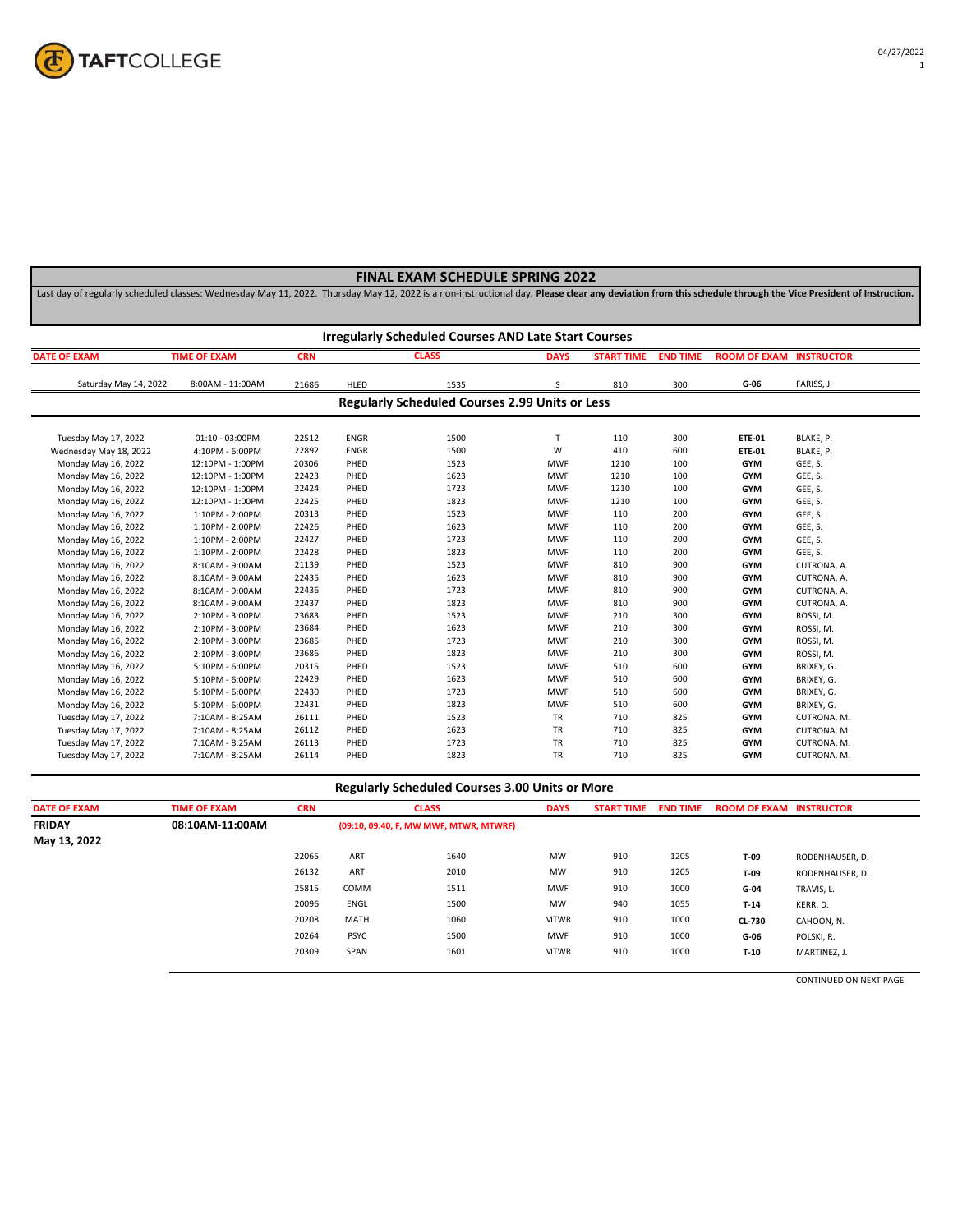

Last day of regularly scheduled classes: Wednesday May 11, 2022. Thursday May 12, 2022 is a non-instructional day. **Please clear any deviation from this schedule through the Vice President of Instruction.**

| 11:10AM-2:00PM | (01:10 M, MW, MWF, MTWR) |      |    |      |     |               |               |  |
|----------------|--------------------------|------|----|------|-----|---------------|---------------|--|
| 22917          | ADMJ                     | 1504 | MW | 110  | 225 | G-07          | OWENS, C.     |  |
| 22887          | <b>BIOL</b>              | 1510 | MW | 110  | 350 | <b>SCI-02</b> | LYTLE, S.     |  |
| 23654          | BIOL                     | 2203 | MW | 110  | 410 | <b>CHEV</b>   | BERRY, W.     |  |
| 20014          | BIOL                     | 2250 | MW | 110  | 530 | <b>SCI-03</b> | JARRAHIAN, A. |  |
| 20043          | CHEM                     | 2212 | MW | 110  | 525 | <b>SCI-01</b> | MAYFIELD, M.  |  |
| 25417          | ECON                     | 2210 | MW | 110  | 225 | G-09          | PAGE, J.      |  |
| 24189          | ENGR                     | 2000 | MW | 110  | 345 | <b>ETE-01</b> | BLAKE. P.     |  |
| 24190          | GEOL                     | 1501 | MW | 110  | 350 | G-08          | MAY, J.       |  |
| 20135          | <b>HIST</b>              | 2231 | MW | 110  | 225 | $T-12$        | MENDOZA, T.   |  |
| 21670          | PHYS                     | 2222 | MW | 1110 | 150 | <b>SCI-04</b> | REYNOLDS, D.  |  |
| 20256          | POSC                     | 1501 | MW | 110  | 225 | $G-03$        | ANDERSON, I.  |  |
| 20267          | <b>PSYC</b>              | 1500 | MW | 110  | 225 | G-06          | POLSKI, R.    |  |
| 24197          | WELD                     | 1500 | MW | 110  | 345 | ITEC-01       | PAYNE, B.     |  |
|                |                          |      |    |      |     |               |               |  |

**02:10PM-05:00PM**

```
(02:10 MW, MTWR, 02:40 M)
```
**NO FINALS AT THIS TIME**

| <b>MONDAY</b> | 08:10AM-11:00AM | (08:10 MW, MWF, MTWR, 09:10 MW) |             |      |            |     |      |               |                        |
|---------------|-----------------|---------------------------------|-------------|------|------------|-----|------|---------------|------------------------|
| May 16, 2022  |                 | 20013                           | <b>BIOL</b> | 2250 | <b>MW</b>  | 810 | 1230 | <b>CHEV</b>   | BERRY, W.              |
|               |                 | 24815                           | BIOL        | 2201 | <b>MW</b>  | 810 | 1135 | <b>SCI-02</b> | GOLLING, G.            |
|               |                 | 20015                           | <b>BIOL</b> | 2250 | <b>MW</b>  | 810 | 1230 | <b>SCI-03</b> | WEBSTER, KYLE          |
|               |                 | 22896                           | CHEM        | 2211 | <b>MW</b>  | 810 | 1225 | <b>SCI-01</b> | MAYFIELD, M.           |
|               |                 | 24219                           | ENGL        | 1500 | <b>MW</b>  | 810 | 925  | $T-14$        | KERR, D.               |
|               |                 | 20139                           | <b>HIST</b> | 2232 | <b>MWF</b> | 810 | 900  | $T-12$        | MENDOZA, T.            |
|               |                 |                                 |             |      |            |     |      |               | CONTINUED ON NEXT PAGE |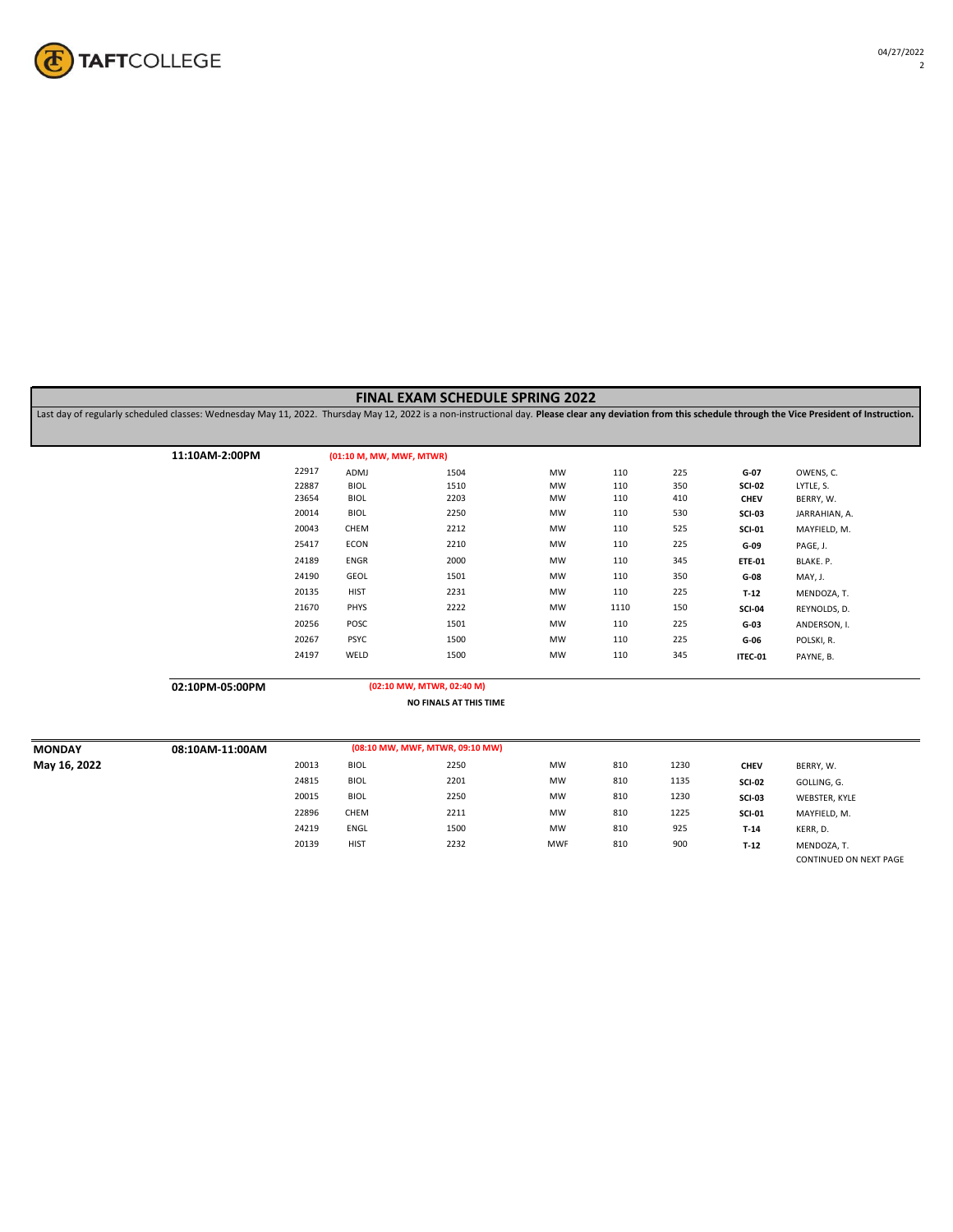

Last day of regularly scheduled classes: Wednesday May 11, 2022. Thursday May 12, 2022 is a non-instructional day. **Please clear any deviation from this schedule through the Vice President of Instruction.**

| <b>MONDAY</b>  | 11:10AM-02:00PM |                |                    | (10:10 MW, MWF, MTWR)                                            |                                          |              |              |                  |                                       |
|----------------|-----------------|----------------|--------------------|------------------------------------------------------------------|------------------------------------------|--------------|--------------|------------------|---------------------------------------|
| May 16, 2022   |                 |                |                    |                                                                  |                                          |              |              |                  |                                       |
|                |                 | 20146          | HLED               | 1510                                                             | <b>MWF</b>                               | 1010         | 1100         | T-05             | MAIOCCO, V.                           |
|                |                 | 20236          | MATH               | 1500                                                             | <b>MTWR</b>                              | 1010         | 1100         | <b>SCI-06</b>    | PAYNE, R.                             |
|                |                 | 24214          | ENGR               | 2300                                                             | MW                                       | 1010         | 1245         | <b>ETE-01</b>    | BLAKE, P.                             |
|                |                 | 23656          | MATH               | 1530                                                             | <b>MTWR</b>                              | 1010         | 1100         | <b>SCI-07</b>    | MARTINEZ, M.                          |
|                |                 | 24843          | <b>PSYC</b>        | 2080                                                             | <b>MWF</b>                               | 1010         | 1100         | $G-06$           | POLSKI, R.                            |
|                |                 | 20260          | <b>PSYC</b>        | 2200                                                             | MW                                       | 1010         | 1200         |                  | EVELAND, S.                           |
|                |                 |                |                    |                                                                  |                                          |              |              | $G-08$           |                                       |
|                |                 | 25416          | <b>PSYC</b>        | 2205                                                             | MW                                       | 1010         | 1200         | G-09             | OJA, M.                               |
|                |                 | 21116          | SPAN               | 1602                                                             | <b>MTWR</b>                              | 1010         | 1100         | $T-10$           | MARTINEZ, J.                          |
|                |                 | 20312          | <b>STAT</b>        | 1510                                                             | MW                                       | 1010         | 1200         | $T-15$           | MITCHELL, D.                          |
|                | 02:10PM-05:00PM |                |                    |                                                                  | (MW 02:40, MW 02:10, MW 03:40, MW 03:10) |              |              |                  |                                       |
|                |                 | 25425          | CHEM               | 1510                                                             | MW                                       | 210          | 450          | <b>SCI-04</b>    | TAYLOR, C.                            |
|                |                 | 22069          | PHIL               | 1520                                                             | <b>MW</b>                                | 210          | 325          | $T-14$           | EIGENAUER, J.                         |
|                |                 | 22465          | MATH               | 2100                                                             | MW                                       | 310          | 500          | <b>SCI-07</b>    | GETTY, S.                             |
|                |                 | 22033          | <b>PSYC</b>        | 2200                                                             | MW                                       | 310          | 500          | CL-730           | OJA, M.                               |
|                | 06:10PM-09:00PM |                |                    | (M 06:10 M 06:40, MW 6:10, MW 6:40, MW 06:30, M 05:10, MW 05:40) |                                          |              |              |                  |                                       |
|                |                 | 21359          | ECEF               | 1571                                                             | M                                        | 640          | 830          | $G-05$           | ROTH, R.                              |
|                |                 | 22888          | <b>BIOL</b>        | 1510                                                             | MW                                       | 640          | 920          | <b>SCI-02</b>    | CONNERS, A.                           |
|                |                 | 25795          | <b>BSAD</b>        | 2221                                                             | M                                        | 610          | 900          | G-09             | PAGE, J.                              |
|                |                 | 24814<br>20148 | MATH<br>HLED       | 1060<br>1510                                                     | MW<br>M                                  | 640<br>640   | 830<br>930   | <b>SCI-07</b>    | LEONZO, H.                            |
|                |                 | 24817          | PSCI               | 1520                                                             | <b>MW</b>                                | 540          | 820          | $T-05$<br>$G-08$ | ROSSI, M.<br>MAY, J.                  |
|                |                 | 26117          | WELD               | 1530                                                             | MW                                       | 610          | 845          | ITEC-01          | PAYNE, A.                             |
|                |                 |                |                    |                                                                  |                                          |              |              |                  |                                       |
| <b>TUESDAY</b> | 08:10AM-11:00AM |                |                    | (TR 08:10, T 09:10)                                              |                                          |              |              |                  |                                       |
| May 17, 2022   |                 | 20020          | <b>BIOL</b>        | 2260                                                             | TR                                       | 810          | 1230         | <b>SCI-02</b>    | GOLLING, G.                           |
|                |                 | 22895          | <b>BIOL</b>        | 1510                                                             | <b>TR</b>                                | 810          | 1050         | $G-08$           | JARRAHIAN, A.                         |
|                |                 | 20036          | CHEM               | 1510                                                             | TR                                       | 810          | 1050         | <b>SCI-04</b>    | MAY, J.                               |
|                |                 | 22891          | <b>BIOL</b>        | 2257                                                             | TR                                       | 810          | 1230         | <b>CHEV</b>      | BERRY, W.                             |
|                |                 | 25823          | <b>BIOL</b>        | 2257                                                             | TR                                       | 810          | 1230         | <b>SCI-03</b>    | WEBSTER, K.                           |
|                |                 | 25801          | CHEM               | 2211                                                             | TR                                       | 810          | 1225         | <b>SCI-01</b>    | MAYFIELD, M.                          |
|                |                 | 20081          | ECON               | 2120                                                             | TR                                       | 810          | 925          | $G-09$           | BLEDSOE, A.                           |
|                |                 | 20263          | <b>PSYC</b>        | 2003                                                             | $\mathsf T$                              | 910          | 1100         | $G-05$           | ROTH, R.                              |
|                |                 | 24834          | ENGL               | 1600                                                             | TR                                       | 810          | 1000         | $T-14$           | KERR, D.                              |
|                |                 | 21102          | MATH               | 2130                                                             | TR                                       | 810          | 1000         | <b>SCI-07</b>    | REYNOLDS, J.                          |
|                |                 |                |                    |                                                                  |                                          |              |              |                  |                                       |
|                | 11:10AM-02:00PM |                |                    | (TR 11:10, TR 12:10, TR 10:40)                                   |                                          |              |              |                  |                                       |
|                |                 | 24191          | PHYS               | 2221                                                             | TR                                       | 1210         | 250          | <b>SCI-04</b>    | REYNOLDS, D.                          |
|                |                 | 20141<br>20345 | <b>HIST</b><br>SOC | 2232<br>1510                                                     | TR<br>TR                                 | 1110<br>1110 | 1225<br>1225 | $T-12$<br>$G-04$ | ALTENHOFEL, J.<br>JIMENEZ-MURGUIA, S. |
|                |                 | 22467          | MATH               | 1540                                                             | <b>MTWR</b>                              | 1110         | 1200         | <b>SCI-07</b>    | MARTINEZ, M.                          |
|                |                 | 21109          | <b>PSYC</b>        | 2200                                                             | TR                                       | 1010         | 1200         | $G-03$           | EVELAND, S.                           |
|                |                 |                |                    |                                                                  |                                          |              |              |                  |                                       |

CONTINUED ON NEXT PAGE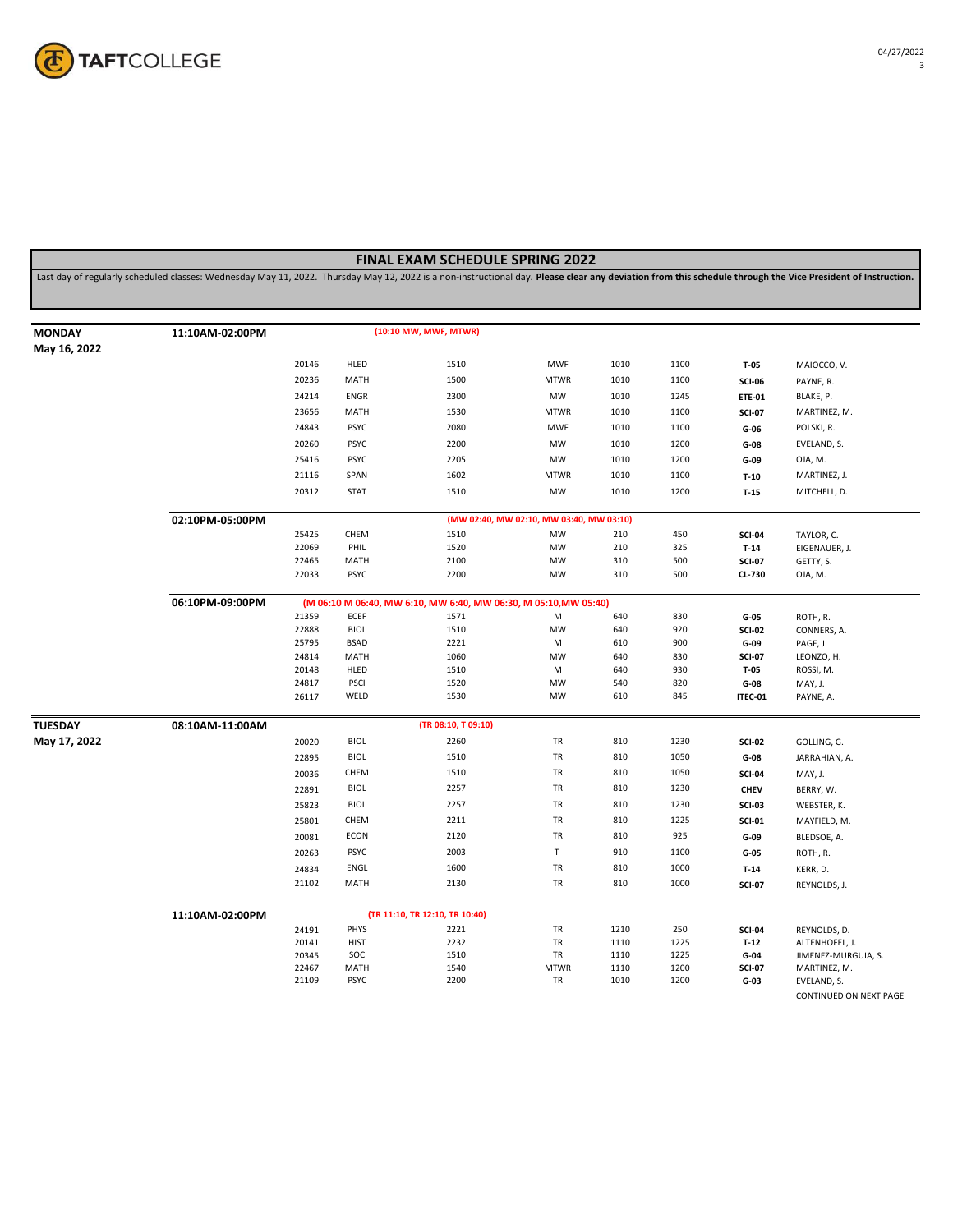

Last day of regularly scheduled classes: Wednesday May 11, 2022. Thursday May 12, 2022 is a non-instructional day. **Please clear any deviation from this schedule through the Vice President of Instruction.**

|                  | 02:10PM-05:00PM |       |             | (TR 01:10, T 01:10)                  |             |      |      |               |                        |
|------------------|-----------------|-------|-------------|--------------------------------------|-------------|------|------|---------------|------------------------|
| <b>TUESDAY</b>   |                 |       |             |                                      |             |      |      |               |                        |
| May 17, 2022     |                 | 23271 | <b>BIOL</b> | 1513                                 | TR          | 110  | 530  | <b>CHEV</b>   | LYTLE, S.              |
|                  |                 | 22890 | <b>BIOL</b> | 2257                                 | TR          | 110  | 530  | <b>SCI-03</b> | JARRAHIAN, A.          |
|                  |                 | 20021 | <b>BIOL</b> | 2260                                 | TR          | 110  | 530  | <b>SCI-02</b> | GOLLING, G.            |
|                  |                 | 20037 | CHEM        | 1510                                 | TR          | 110  | 350  | <b>SCI-01</b> | MAY, J.                |
|                  |                 | 25814 | COMM        | 1507                                 | TR          | 110  | 225  | G-04          | TRAVIS, L.             |
|                  |                 | 20227 | MATH        | 2100                                 | TR          | 110  | 300  | <b>SCI-07</b> | GETTY, S.              |
|                  |                 | 20098 | ENGL        | 1500                                 | TR          | 110  | 225  | $G-06$        | DEVINE, W.             |
|                  |                 | 23277 | <b>INTC</b> | 1100                                 | TR          | 445  | 600  | ITEC-02       | NIDAY, G.              |
|                  |                 | 21362 | ECEF        | 1601                                 | $\mathsf T$ | 110  | 300  | $G-05$        | ROTH, R.               |
|                  | 06:10PM-09:00PM |       |             | (T 05:40, T 06:10, TR 6:10, T 06:40) |             |      |      |               |                        |
|                  |                 | 23270 | CHEM        | 1520                                 | TR          | 610  | 855  | <b>SCI-01</b> | TAYLOR, C.             |
|                  |                 | 21773 | <b>HIST</b> | 2232                                 | T           | 610  | 900  | $T-12$        | ALTENHOFEL, J.         |
|                  |                 | 24193 | WELD        | 1510                                 | TR          | 610  | 845  | ITEC-1        | NIDAY, G.              |
| <b>WEDNESDAY</b> | 08:10AM-11:00AM |       |             | (MWF 12:10)                          |             |      |      |               |                        |
| May 18, 2022     |                 | 20335 | PHED        | 1649                                 | <b>MWF</b>  | 1210 | 100  | $G-05$        | ROSSI, M.              |
|                  |                 | 25818 | COMM        | 1511                                 | W           | 110  | 300  | $G-04$        | TRAVIS, L.             |
|                  | 11:10AM-2:00PM  |       |             | (11:10 MW, MWF, MTWR)                |             |      |      |               |                        |
|                  |                 | 25816 | COMM        | 1511                                 | <b>MWF</b>  | 1110 | 1200 | $G-04$        | TRAVIS, L.             |
|                  |                 | 20193 | PHIL        | 1520                                 | MW          | 1110 | 1225 | $T-14$        | EIGENAUER, J.          |
|                  | 02:10PM-05:00PM |       |             | (MW 4:10, MW 5:10, MW 04:45)         |             |      |      |               |                        |
|                  |                 |       |             |                                      |             |      |      |               |                        |
|                  |                 | 22492 | <b>INTC</b> | 1000                                 | MW          | 450  | 605  | ITEC-02       | PAYNE, A.              |
|                  |                 | 24213 | ENGR        | 2200                                 | MW          | 410  | 525  | <b>ETE-02</b> | MEDINA GONZALEZ, B.    |
|                  |                 | 26136 | <b>EDUC</b> | 1520                                 | W           | 310  | 400  | $T-15$        | CARLSON, K.            |
|                  |                 |       |             |                                      |             |      |      |               | CONTINUED ON NEXT PAGE |